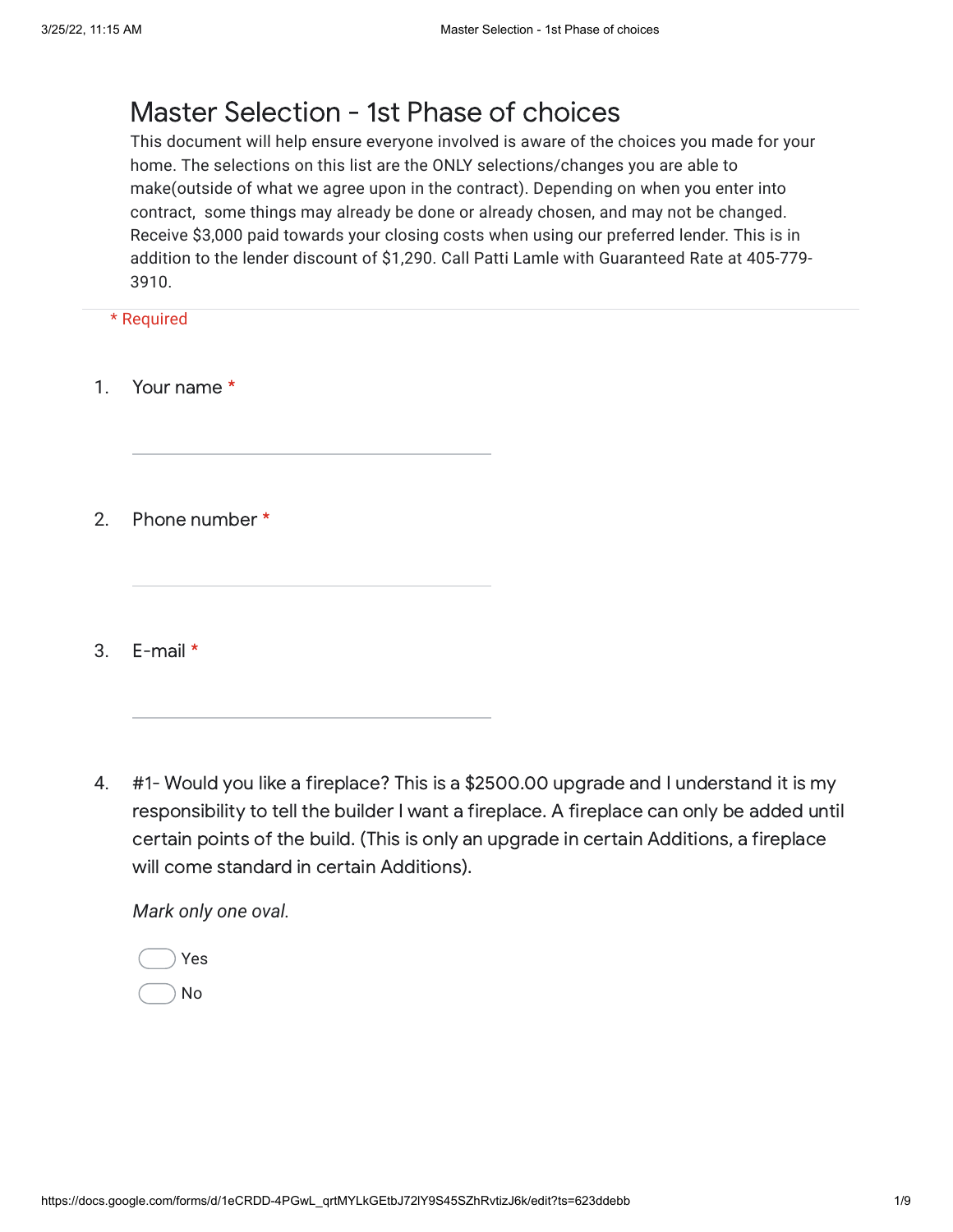5. #2- If you chose to have a fireplace or if it is standard in the Addition you chose to live in, then which kind of fireplace would you like? Certain fireplaces can only be chosen until certain points of the build.

*Mark only one oval.*

Gas Fireplace(Propane)

- Electric Fireplace
- Wood Fireplace
- 6. #3- If you chose to have a fireplace or it is standard in the Addition you chose to live in, then which style of mantel would you like to have? (If you look thru the pictures on our website of our recent sold homes, you will see both options).

*Mark only one oval.*

Floating Mantel

Mantel with columns on each side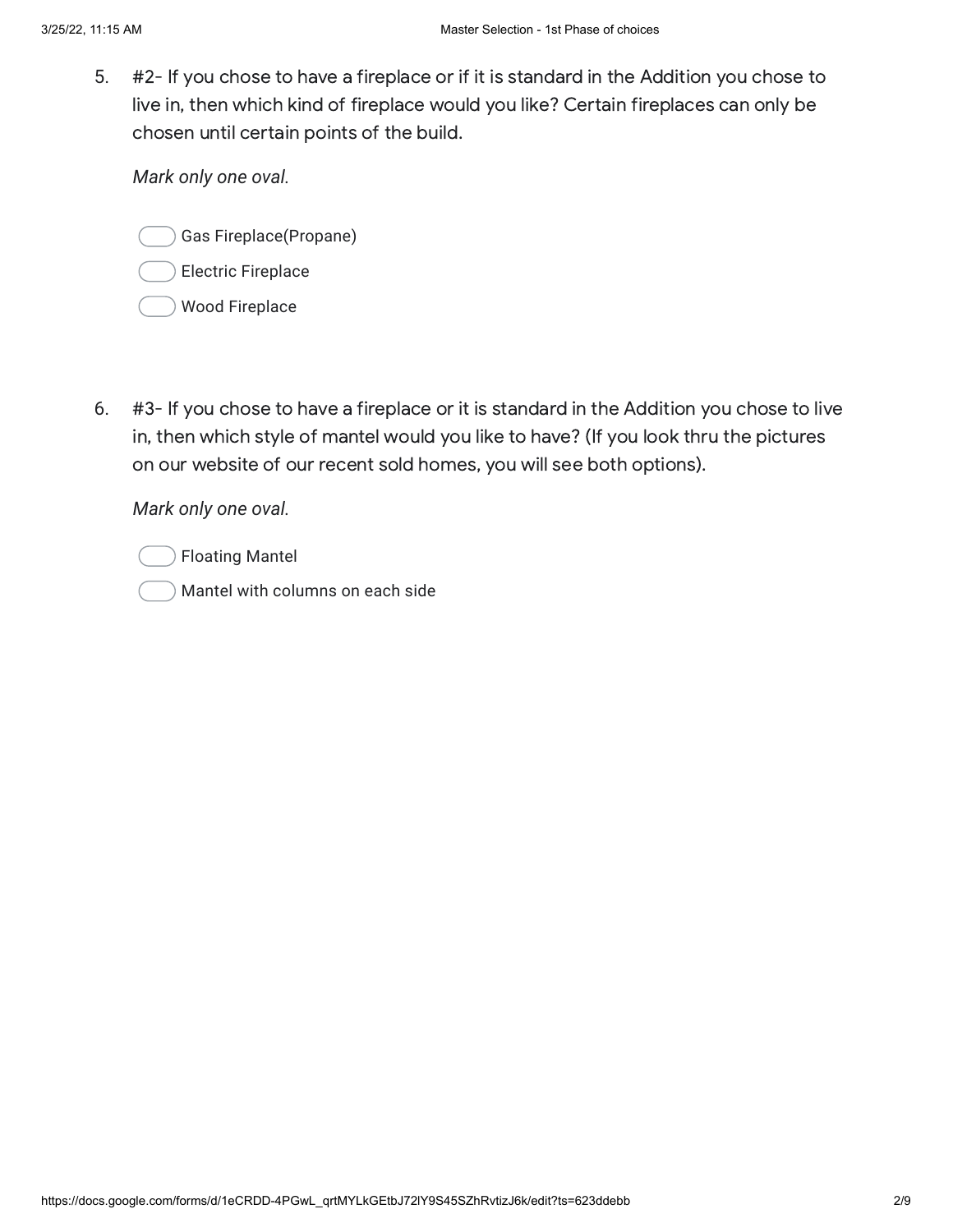7. #4- Brick...Choose a brick color from STANDARD brick colors only, not blended, on the Trinity Brick website, or by visiting their location at 2515 W. Reno Avenue, Oklahoma City. (Brick is taking about 5-6 months to come in, therefore choosing your brick color is probably not an option at this time). \*

*Mark only one oval.*

| Camelot                   |
|---------------------------|
| Cimarron                  |
| Coffeyville               |
| <b>Commercial Antique</b> |
| Covington                 |
| Cromwell                  |
| Dover                     |
| Everwood                  |
| Hickory                   |
| Lexington                 |
| Newport                   |
| Rockwall                  |
| Weatherford               |
| Whitefield                |
| Yukon                     |
| Other:                    |

8. #5- Would you like Brick or Cedar columns?

*Mark only one oval.*

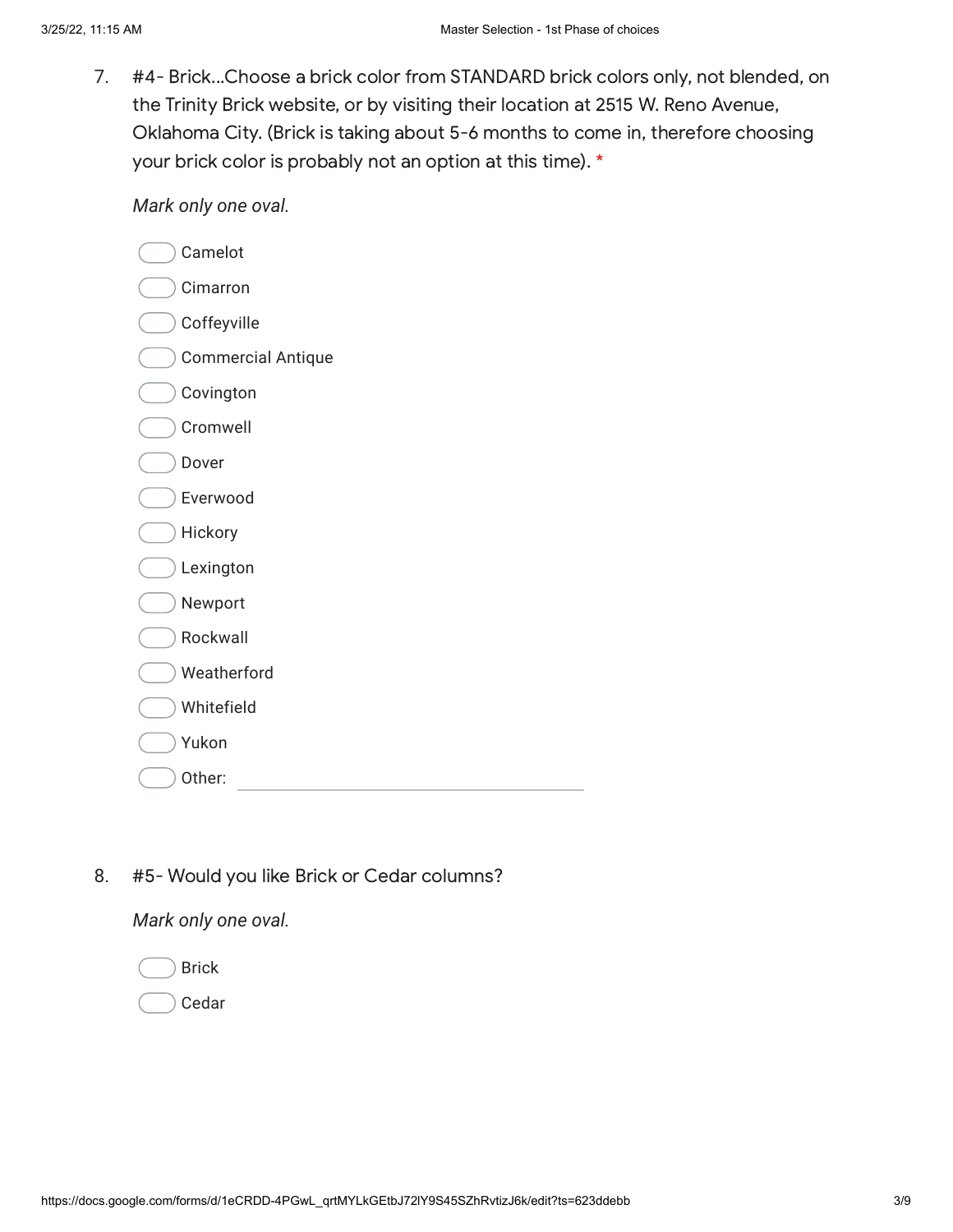9. #6- Would you like for your new home to be full brick or to have to some siding accents on the front? (This is an option until certain points of the build).

*Mark only one oval.*

Full Brick Siding Accents

10. #7- Would you like your new home to have cedar accents in the gables? (This is an option until certain points of the build).

*Mark only one oval.*

|  | Yes     |
|--|---------|
|  | h<br>۱. |

- 11. #8- Tile… Allowance is \$2.00 per square foot for flooring and tub/shower surrounds, when applicable. Allowance is \$5.00 per square foot for shower flooring, when applicable. Tile is installed in kitchen, dining, foyer, bathrooms, and laundry areas. The builder will choose the closest grout color to match the tile chosen. Any changes that deviate from selections are considered an upgrade. All upgrade fees are to be paid in full prior to installation. All flooring tile is the same and all showers/tub surrounds are the same. If the buyer chooses more than one tile per choice there is a \$250.00 upgrade charge plus any upgrade overage. The buyer will choose from Lowe's in Norman. The choice must be an in-stock item. No special order. Please provide the name and item number. When choosing your tile please keep in mind that the above allowance amounts are for per square feet, not per tile. Some tiles will take more than 1 to make a square foot. Please enter your ceramic tile flooring choice below. \*
- 12. Please enter your 2nd flooring choice below.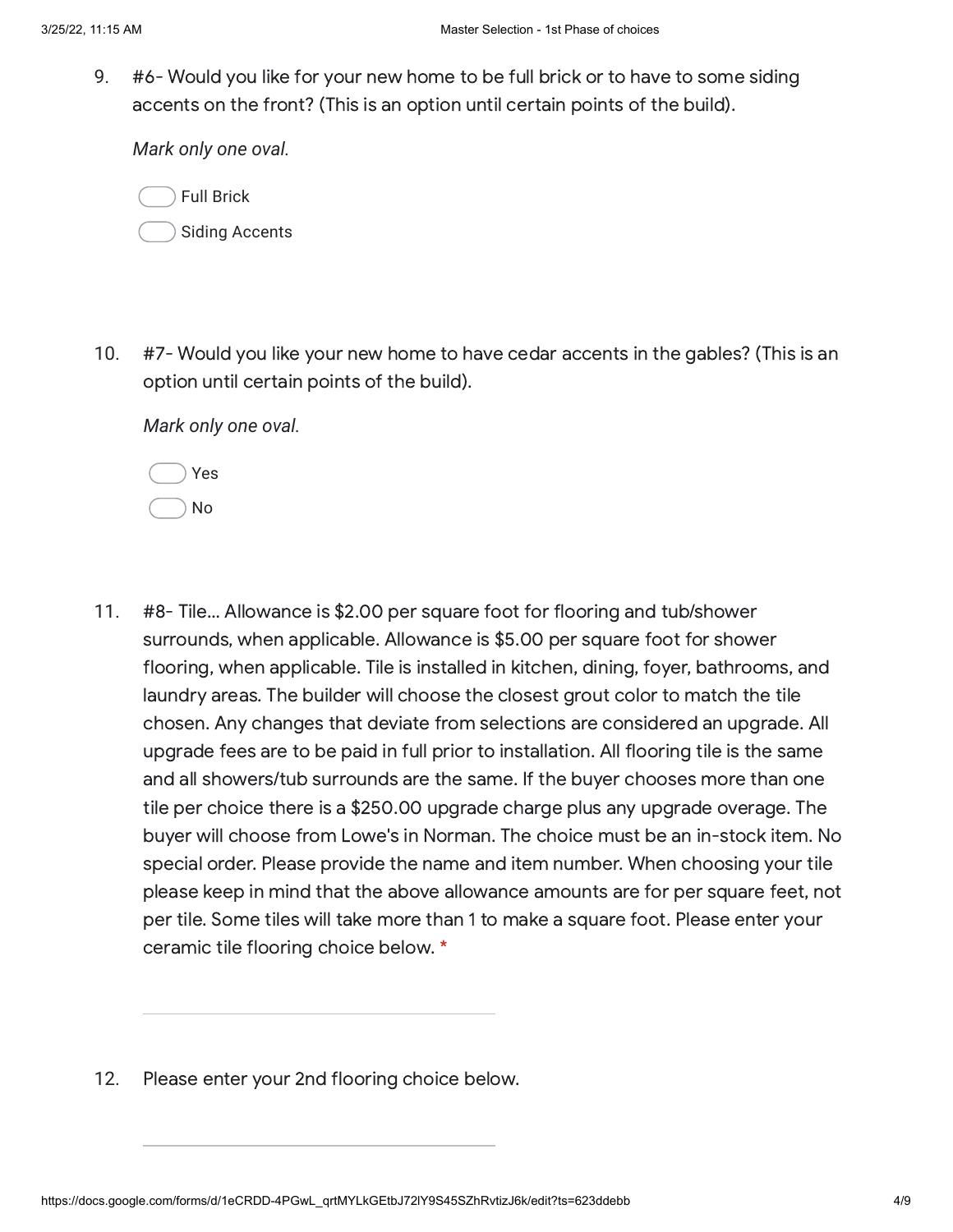- 13. Please enter your 3rd flooring choice below.
- 14. Please enter your Tile Tub/Shower choice below. \*
- 15. Please enter your 2nd Tub/Shower Tile choice below.
- 16. Please enter your 3rd Tub/Shower Tile choice below.
- 17. Please enter your Shower Floor choice below. For the shower floor the tile can't be larger than  $8 \times 8$ , we prefer  $6 \times 6$  or smaller.
- 18. Please enter your 2nd Shower Floor choice below.
- 19. Please enter your 3rd Shower Floor choice below.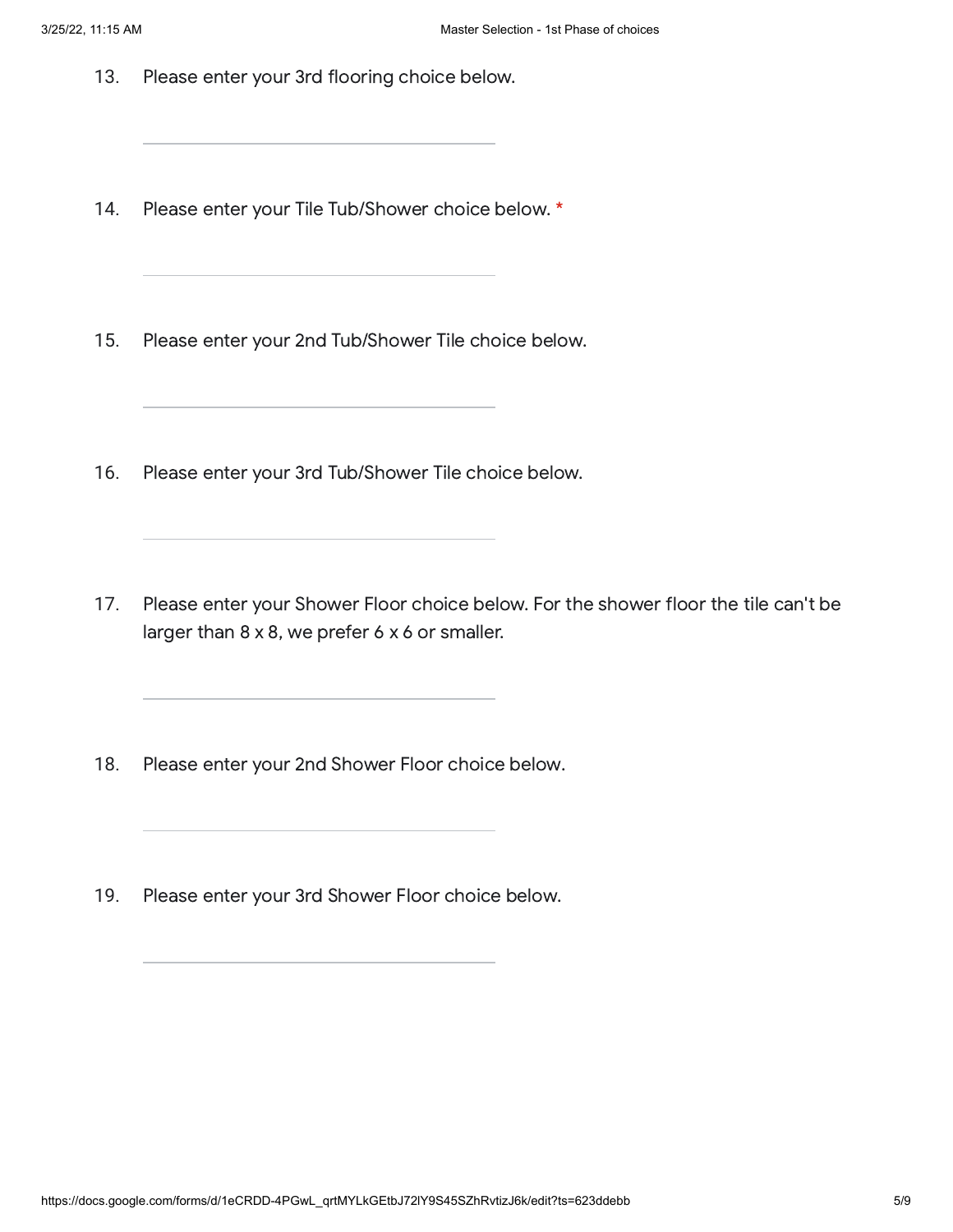20. #9- I would like to upgrade to have tile in other parts of my home. If your answer is yes, it is the buyers responsibility to bring this to the builders attention to get the cost of the upgrade. \*

*Check all that apply.*

| ÷ |
|---|
|   |

21. #10- Would you like any floating shelves above the toilets, in the kitchen, or in the laundry room?

*Mark only one oval.*

|  | Yes      |
|--|----------|
|  | $\Omega$ |

22. #11- If you chose yes to have floating shelves, where would you like them? Please type all areas you would like them. Your options are, above toilets, in laundry room, or in kitchen. (If you look thru the pictures on our website of our recent sold homes, you will see all of the options).

23. #12- Are you wanting a true farm sink? This is an upgrade.

## *Mark only one oval.*

Yes

No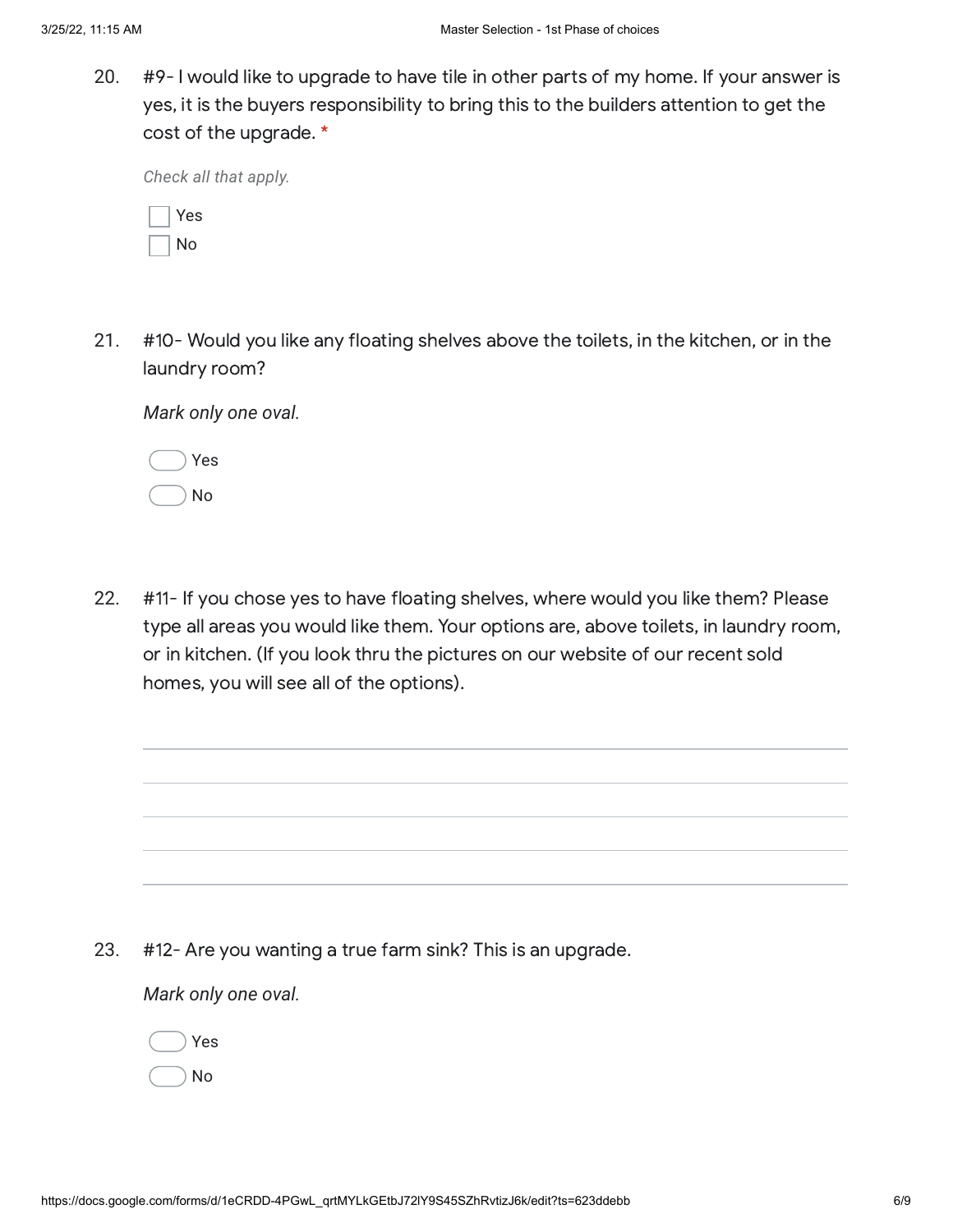24. #13 - Plumbing/Lighting Finishes… The builder will purchase. Do you want stainless, oil rubbed bronze, or matte black? \*

*Mark only one oval.*

**Stainless** 

Oil Rubbed Bronze

- Matte Black (This one is a \$1000.00 upgrade)
- 25. #14 - Exterior Paint - Front door Color - All Paint colors must be picked out at Sherwin Williams(an actual Sherwin Williams store, not HGTV Sherwin Williams from Lowes) and must be pre-approved by the builder. The exterior of the front door will be the choice of the buyer. Please provide us with the color name AND number. \*
- 26. #15 - Exterior Paint - Exterior Trim Paint Color - All Paint colors must be picked out at Sherwin Williams and must be pre-approved by the builder. Please provide us with the color name AND number. \*
- 27. #16- Exterior Paint - Exterior Siding Paint Color (If Applicable) - All Paint colors must be picked out at Sherwin Williams and must be pre-approved by the builder. Please provide us with the color name AND number.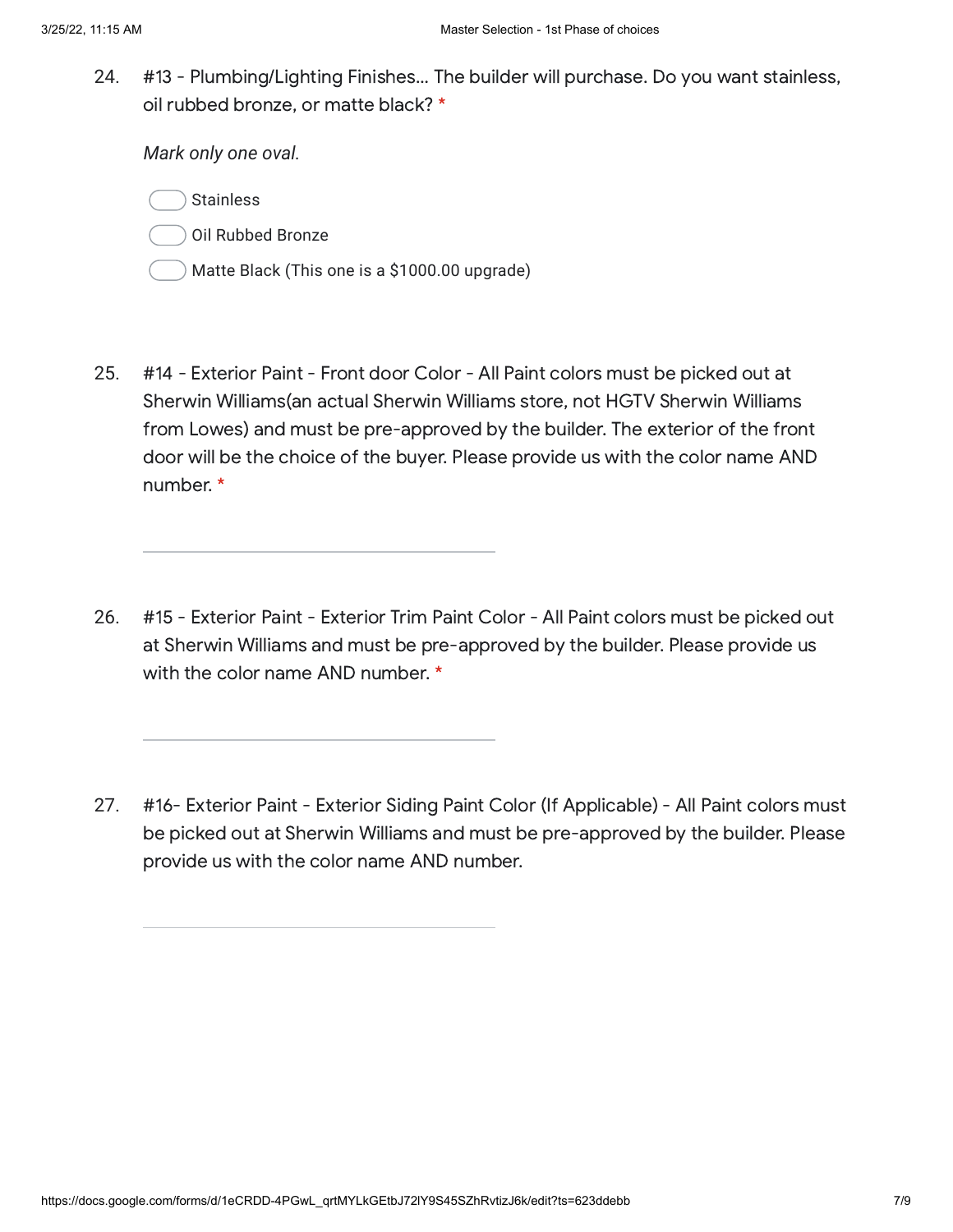28. #17- Interior Paint/Stain Color… Would you like your trim and cabinets to be painted or stained? \*

*Mark only one oval.*

Painted Stained

- 29. #18- Interior Paint/Stain Color… Trim and Cabinet Color? All Paint and Stain colors must be picked out at Sherwin Williams and must be pre-approved by the builder. Please provide us with the color name AND number. If painted trim and cabinets are chosen, they will be painted white. Any other color will be an upgrade that can be \$350 or more based on the coloring, darker colors usually take more work. If more than one color is chosen there is a \$350 upgrade charge for every color over one. Please provide us with the color name AND number. \*
- 30. #19- Interior Paint/Stain Color... Cedar Column(s), any floating shelves, and floating mantle (if applicable) Stain Color? You may also choose to paint all floating shelves or floating mantle the same paint color as the trim and cabinets. All Paint and Stain colors must be picked out at Sherwin Williams and must be pre-approved by the builder. Please provide us with the color name AND number.
- 31. #20- Interior Paint/Stain Color... Wall color? All Paint and Stain colors must be picked out at Sherwin Williams and must be pre-approved by the builder. Please provide us with the color name AND number. All walls and ceilings are painted the same color. If more than one color is chosen, that is an upgrade.